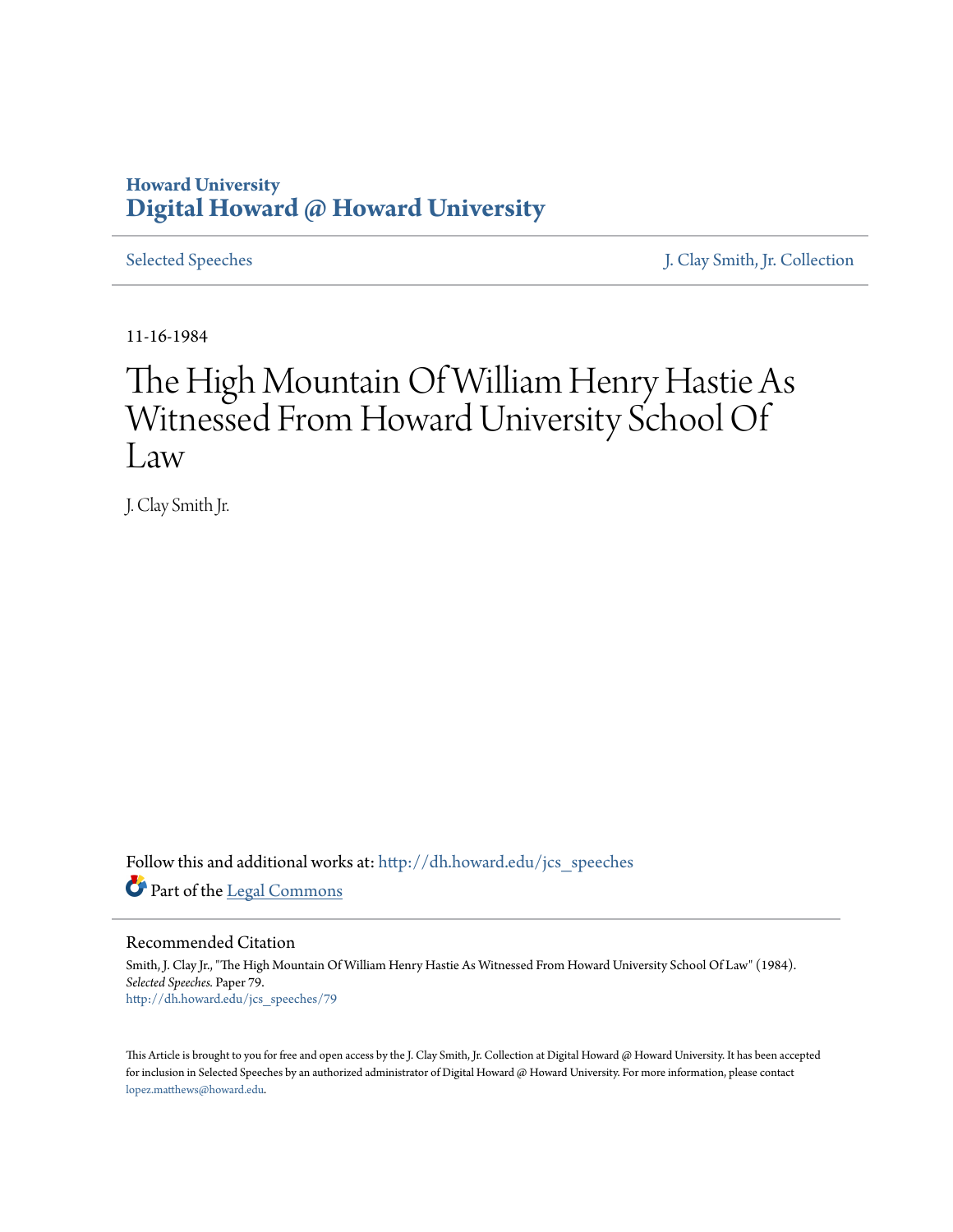# THE HIGH MOUNTAIN OF WILLIAM HENRY HASTIE AS WITNESSED FROM HOWARD UNIVERSITY SCHOOL OF LAW\*/

<u>្</u> .<br>م .:  $\frac{1}{2}$  $\mathcal{Y}=\mathcal{Y}$ 

# BY DR. J. CLAY SMITH, JR.<br>PROFESSOR OF LAW<br>HOWARD UNIVERSITY<br>SCHOOL OF LAW

DEAN VORENBERG, PROFESSOR MARTIN, Ms. CHADBOURN, MEMBERS OF THE HARVARD LAW FACULTY, AND STUDENT BODY, DISTINGUISHED PANELIST, \*\*/ INVITED GUESTS, AND MEMBERS OF THE HASTIE FAMILY, I AM DELIGHTED TO PARTICIPATE IN THIS, THE FIRST, HOPEFULLY, NOT THE LAST, COMMEMORATIVE DAY. I HOPE THAT THIS IS THE FIRST OF A SERIES OF ANNUAL COMMEMORATIVES TO STUDY CONTRIBU-TIONS OF THE BLACK LAWYER IN AMERICAN LAW·

IN THE TIME ALLOTTED TO ME, I WILL HIGHLIGHT THE ROLE THAT WILLIAM H. HASTIE PLAYED IN THE EVOLUTION OF BLACK LEGAL EXPERTISE DEVELOPED SO DRAMATI-CALLY AT HOWARD UNIVERSITY LAW SCHOOL, AND THE INFLUENCE OF HASTIE AND CHARLES HAMILTON HOUSTON ON THE DEVELOPMENT OF JURISPRUDENTIAL THOUGHT IN AMERICAN LAW· IN THESE REMARKS I WILL FOCUS MORE ON HASTIE AT HOWARD LAW SCHOOL THAN ON HOUSTON SINCE WE WILL LATER HEAR FROM HOUSTON'S BIOGRAPHER} DR. GENNA RAE McNEIL.

 $102 -$ 

<sup>\*</sup>THESE COMMENTS WERE DELIVERED AT THE WILLIAM HENRY HASTIE COMMEMORA-TIVE DAY AT THE HARVARD LAW SCHOOL, CAMBRIDGE, MASSACHUSETTS ON FRIDAY, NOVEMBER 16~ 1984. DR. SMITH RECEIVED HIS J.D.~ HOWARD UNIVERSITY SCHOOL OF LAW 1967; LL.M., AND S.J.D., GEORGE WASHINGTON NATIONAL LAW CENTER, 1970~ 1977.

<sup>\*\*</sup>OTHER SYMPOSIUM PARTICIPANTS INCLUDED WILLIAM T. COLEMAN, JR., DR. GILBERT WARE, THE HONORABLE COLLINS J. SEITZ, LEE H. KOZEL AND DR. GENNA RAE MCNEIL.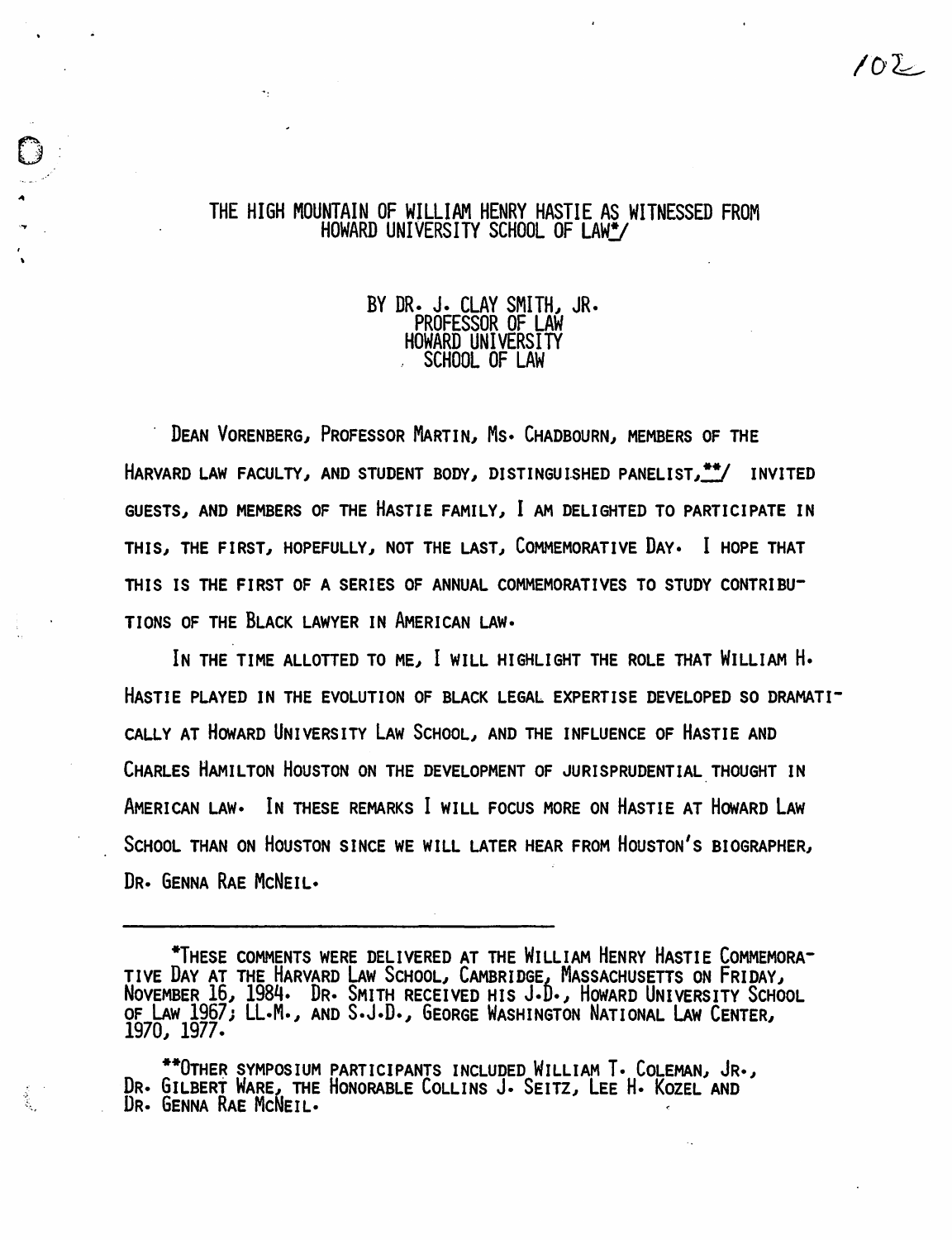#### HOUSTON AS A TEACHER

THE HOWARD LAW SCHOOL OPENED ITS DOORS IN 1869. HASTIE BEGAN HIS LEGAL TEACHING CAREER AT THE HOWARD LAW SCHOOL IN 1930. *SOl* WHAT KIND OF TEACHER WAS HASTIE? WHAT COURSES DID HE TEACH?

ONE GRADUATE, CURTISS  $T_{\text{ODD}}/1$  a 1932 graduate of the Law school REMEMBERS 'HASTIE'S FIRST DAYS AS A LAW INSTRUCTOR- HE REPORTS THAT HASTIE HAD "KNOWLEDGE OF THE SUBJECT MATTER AND AN UNUSUAL SKILL IN GETTING THE SUB-JECT MATTER ACROSS  $\cdots$  <sup>"</sup> HASTIE IS DESCRIBED BY TODD AS A"QUIET, BUSINESS-LIKE, FIRM. • · YET RELAXED [PERSON WHO WAS] ALWAYS AVAILABLE, UNDERSTANDING AND HELPFUL" TO STUDENTS. HASTIE "WAS A STICKER FOR FACTS" AND ADMONISHED HIS STUDENTS TO "PREPARE, AND [TO] KNOW ALL THE FACTS OBTAINABLE ON BOTH SIDES •• • • <sup>*N*</sup> TODD ALSO REPORTS THAT THE STUDENTS HAD A HIGH OPINION OF HASTIE BELIEVING THAT HE WAS THE BEST TEACHER ON THE FACULTY." HE DEMANDED NEXCELLENCE FROM HIS STUDENTS."

HASTIE WAS NOT ABOVE CRITICISM, HOWEVER. TODD REPORTS THAT HASTIE WAS OFTEN CRITICIZED BY STUDENTS FOR TRYING TO "HARVARDIZE HOWARD." I MIGHT ADD THAT CHARLES HOUSTON WAS TOO. RESPONDING TO SUCH CRITICISM, TODD SAYS THAT THIS ASSERTION WAS NOT JUSTIFIED AS IT WAS HIS "IMPRESSION. . . THAT HASTIE WAS ALWAYS TRYING TO MAKE GOOD HOWARD STUDENTS AND FUTURE GOOD LAWYERS.  $\cdots$  " TODD CONCLUDES THAT, "IF [HASTIE] HAD IN THE BACK OF HIS MIND A HARVARD STANDARD, I [HAD] NO FAULT TO FIND WITH THE IDEA."

TODD'S VIEWS ARE SHARED BY EUGENE ANTHONY SOLOMON, JR., 2/ A 1941 GRADUATE OF HOWARD LAW SCHOOL. SOLOMON REPORTS THAT HASTIE GENERATED AN INSPIRATION FOR STUDENTS AT HOWARD TO EXCELL. HASTIE WAS "IRKED" WHEN STUDENTS CAME TO CLASS UNPREPARED- SOLOMON REPORTS ON THE'PERSONAL SIDE

 $-2 -$ 

 $\mathbf{v}_\mathrm{eff}$   $\mathbf{v}_\mathrm{eff}$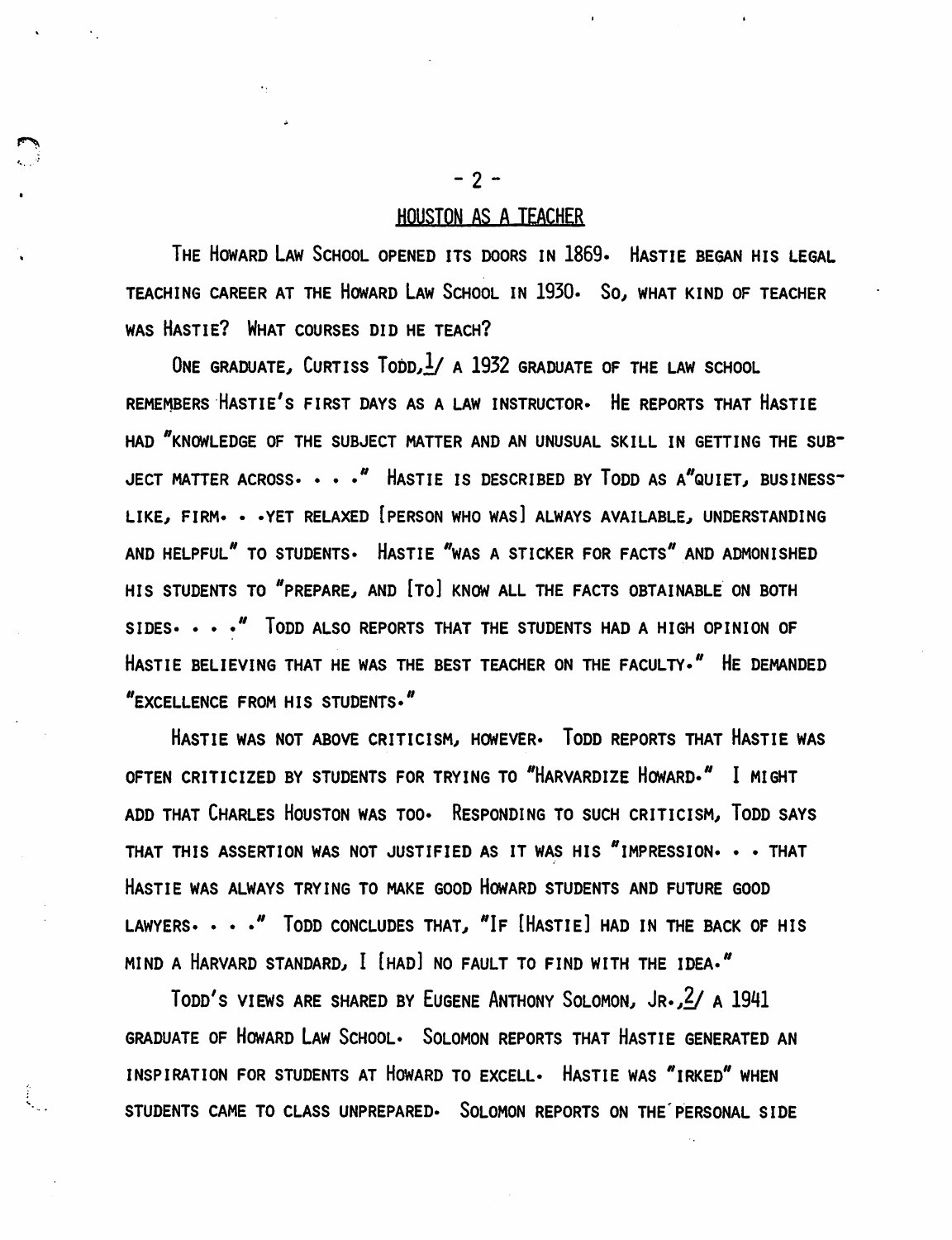OF HASTIE. WHEN E. LEWIS FERRELL'S MOTHER DIED. FERRELL A LAW STUDENT WENT TO HASTIE FOR ASSISTANCE AS HE WAS WITHOUT FUNDS TO BURY HER- DEAN HASTIE IS SAID TO HAVE PAID FOR Ms. FERRELL'S BURIAL· HASTIE WAS A MAN OF COM-PASSION·

HASTIE WAS A VERSATILE TÉACHER. HE TAUGHT COURSES SUCH AS CONFLICT OF LAWS, CONTRACTS, BILLS AND NOTES, PARTNERSHIP, AND DOMESTIC RELATIONS. WHILE A TEACHER AND AS DEAN.

HASTIE LEFT HOWARD IN 1937 TO BECOME THE FIRST AMERICAN OF AFRO-AMERICAN DESCENT TO BE APPOINTED TO A UNITED STATES DISTRICT COURT (VIRGIN ISLANDS). HE RETURNED TO HOWARD AS ITS DEAN ON JULY *11 1939.* 

#### HOUSTON AS DEAN

OFFICIALLY, HOUSTON WAS DEAN OF THE HOWARD LAW SCHOOL FROM 1939 TO 1946. DEAN HASTIE HAD BARELY ARRIVED AT HOWARD AS ITS DEAN BEFORE HE "WAS COMMANDERED BY THE UNITED STATES GOVERNMENT AS CIVILIAN AIDE TO THE SECRETARY OF WAR-  $\cdots$   $\frac{m}{2}$ / Hastie continued to serve on the faculty on a part-time BASIS DURING THE FALL SEMESTER OF 1940. IN HIS ABSENCE, DR. LEON RANSOM (ANOTHER HARVARD S.J.D.) WAS DESIGNATED AS VICE-DEAN- HASTIE REASSUMED HIS DECANAL DUTIES IN SEPTEMBER, 1943.

As DEAN, WHAT WERE HASTIE'S VIEWS AND HIS LONG RANGE VISIONS? DURING HASTIE'S FIRST YEAR AS DEAN, HE WROTE A CHAPTER IN THE YEAR BOOK PUBLISHED ANNUALLY BY THE JOURNAL OF NEGRO EDUCATION. PROJECTING "THE POSITION OF THE NEGRO IN THE AMERICAN SOCIAL ORDER: OUTLOOK FOR 1950" HASTIE EXPLAINED WHY SCHOLARSHIP WAS A COMPANION TO DAY-TO-DAY ADVOCACY. HE STATED.

o

Ş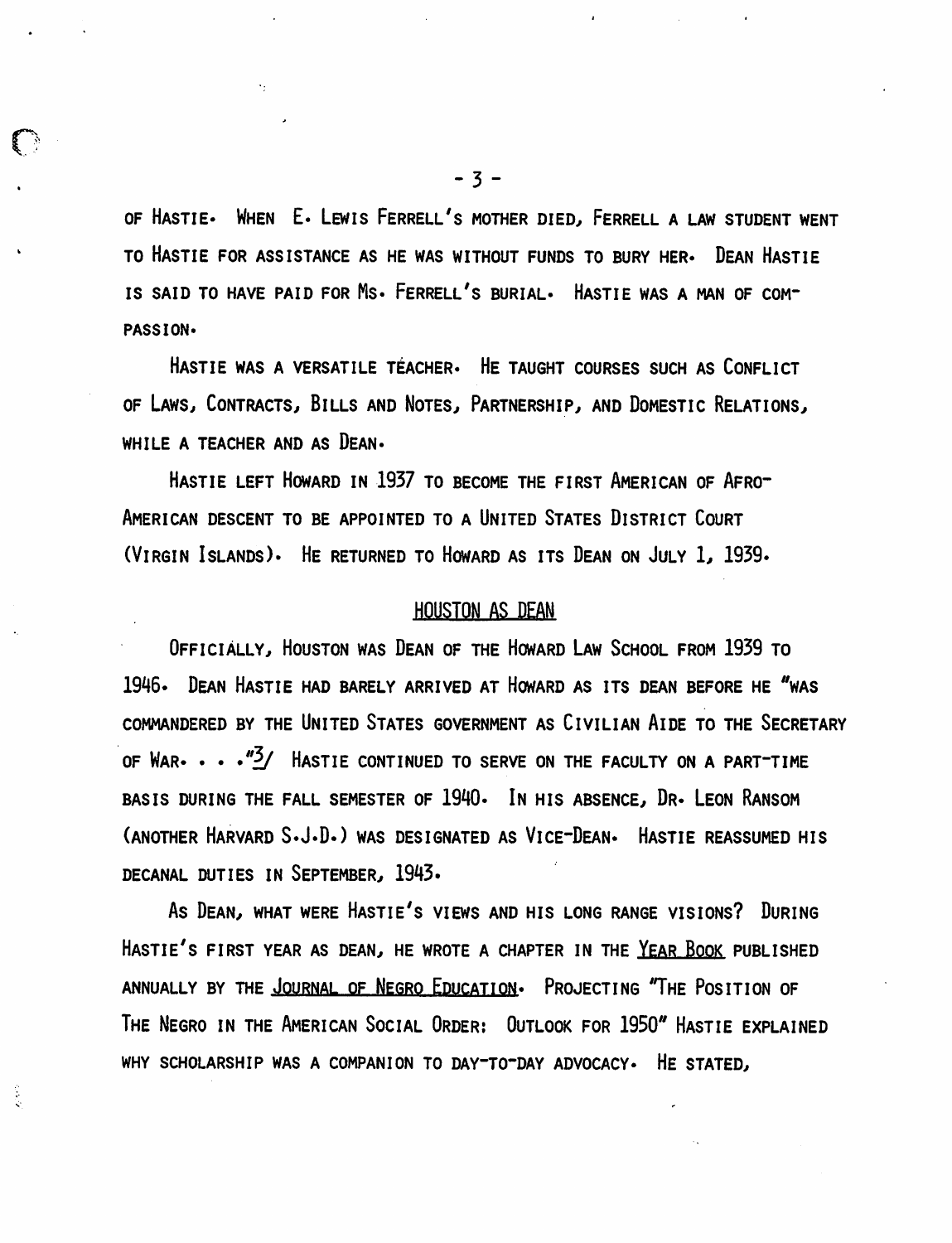"BECAUSE THE NEGRO FEELS THE PRESSURE AND STING OF RACIAL INJUSTICES· • ·HE IS OFTEN IMPATIENT WITH THEORIZING AND INSISTENT UPON ACTION DIRECTED IN THE MOST OBVIOUS WAY AT THE MOST IMMEDIATE AND DISTRESSING OF HIS GRIEVANCES.

HE CONTINUED.

 $\overline{\mathbb{C}}$ 

"IMMEDIATE AND CONTINUING ACTION UNDOUBTEDLY IS NECESSARY, BUT ACTION REQUIRES A CORRECTIVE IN THE FORM OF GENERAL IDEAS CONSTITUTING AN INTELLIGIBLE PATTERN OF SOCIAL AND ECONOMIC THOUGHT. THOSE IN THE THICK OF ACTION OFTEN LACK THE TIME AND THE TALENT TO PROVIDE SUCH A CORRECTIVE."

HASTIE'S RECOGNITION THAT BLACK LAWYERS NEEDED HELP TO FIGHT AGAINST DISCRIMINATION AND HOSTILE INTOLERANCE AGAINST HIS PEOPLE DROVE HIM, AS IT HAD DRIVEN CHARLES HOUSTON TO DEVELOP HOWARD UNIVERSITY SCHOOL OF LAW AS A FIRST RATE INSTITUTION. As JUDGE SPOTTSWOOD W. ROBINSON, III HAS WRITTEN, IT "WAS DURING HASTIE'S TENURE AS DEAN THAT THE HOWARD LAW SCHOOL BECAME HEADQUARTERS FOR A LEGAL COLLECTIVE BRED BY A SHARED PURPOSE AND UNITED MUTUAL RESPECT.  $"5/$ 

As IN CHARLES HOUSTON'S ERA, HASTIE INVOLVED THE HOWARD LAW FACULTY IN IMPORTANT CASES CONCERNING RACIAL DISCRIMINATION. IN FACT, "ANY LAWYER ANYWHERE WITH A MERITORIOUS CASE  $\cdot \cdot$  . COULD FIND HELP JUST FOR THE ASKING.  $n_{\text{D}}$ WITH ONLY 1,350 BLACK LAWYERS IN THE NATION IN 1940, AND WITH A BLACK POPU-LATION NUMBERING 13 MILLION, THERE WAS A RATIO IN ONE BLACK LAWYER TO 10,000 POTENTIAL CLIENTS.

HASTIE AND His COLLEAGUES AT HOWARD LAW SCHOOL TOUCHED AND INFLUENCED SEVERAL STUDENTS WHOSE TRAINING, STUDY AND ADVOCACY IN BOTH THE PUBLIC AND PRIVATE SECTORS ALTERED THE COURSE OF AMERICAN LAW. AMONG THEM INCLUDED THE HONORABLE THURGOOD MARSHALL HONORABLE SPOTTSWOOD W. ROBINSON, III, THE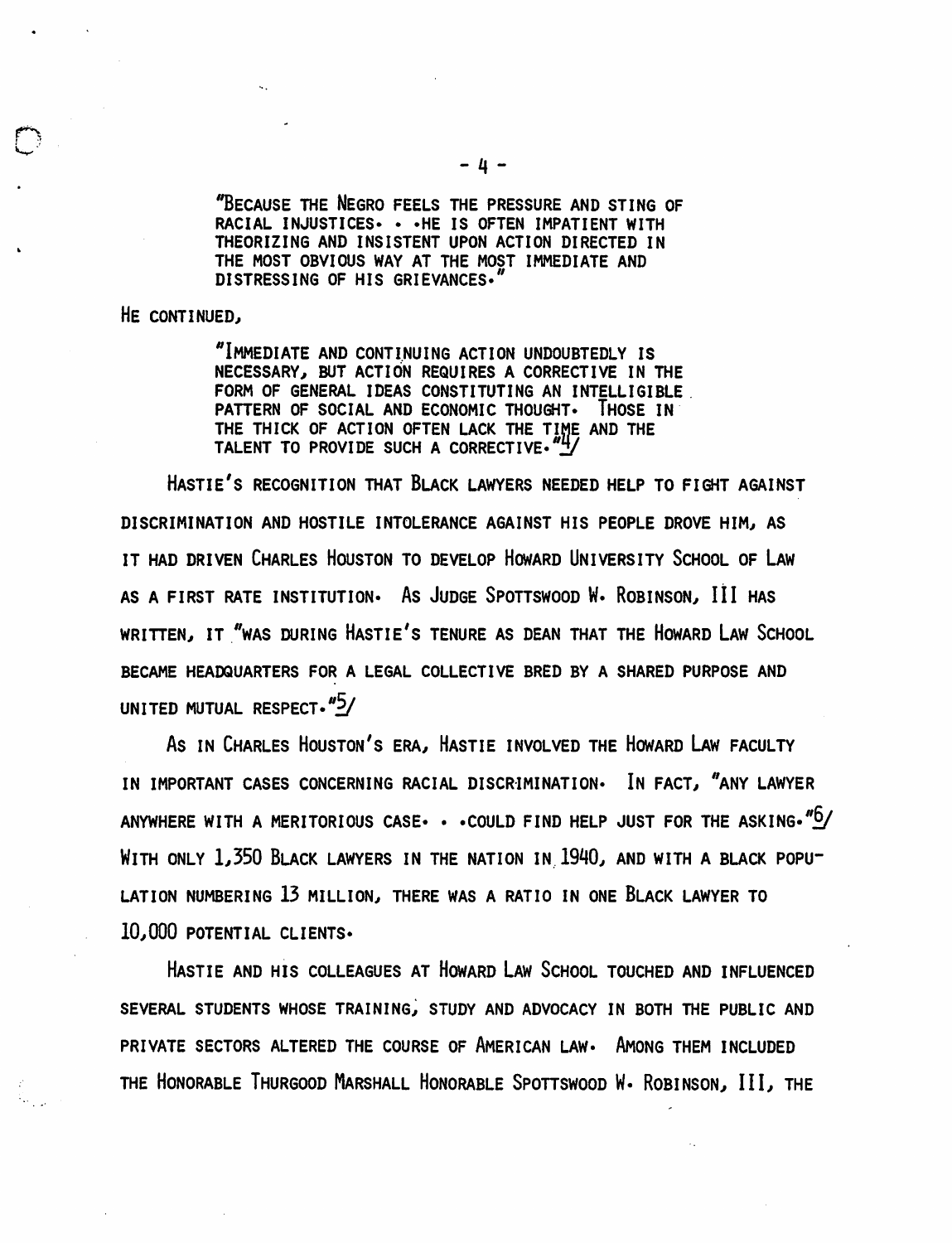THE HONORABLE WILLIAM BENSON BRYANT, THE HONORABLE SCOVEL RICHARDSON, THE HONORABLE JOSEPH CORNELIUS WADDY, THE HONORABLE JAMES AARON WASHINGTON, JR., FRANK D. REEVES, JOEL DUNSON BLACKWELL, HAROLD RICHARD BOULWARE, VINCENT MONROE TOWNSEND, CASSANDRA MAXWELL, JAMES HENRY RABY, AND E. LEWIS FERRELL.

## DEVELOPMENT OF JURISPRUDENTIAL

HASTIE AND HOUSTON, AND THE MEN AND WOMEN WHO SHARED AND WHO TODAY SHARE THEIR VIEWS THAT LAW IS A TOOL FOR SOCIAL ENGINEERING CONSTITUTES THE BOXES WITHIN THE MATRIX OF OUR AMERICAN LEGAL THOUGHT. THESE MEN KNEW THE IMPORTANCE THAT THE SCIENCE OF JURISPRUDENCE PLAYED AND WOULD CONTINUE TO PLAY IN THE PROGRESS OR THE DESTRUCTION OF THEIR PEOPLE. THEY HAD LEARNED AS MUCH AT HARVARD LAW SCHOOL. THEY BOTH SET OUT TO INVEST THEIR ENERGY AND TO DEDICATE THEIR LIVES TO THE CAUSE OF EQUAL JUSTICE UNDER LAW WHICH COINCIDENTIALLY LED TO PARALLEL CAREERS -- TEACHING, GOVERNMENT SERVICE, PRIVATE PRACTICE, AND SCHOLARSHIP. THEIR GROUP CAN SHARE IN THE OPINION OF SOME THAT FEWER LIBERTIES AND DERIVATIVE HUMAN RIGHTS WOULD EXIST IN POSI-TIVE LAW OR UNDER THE CONSTITUTION TODAY IF HOUSTON AND HASTIE HAD NOT PASSED THIS WAY·

#### **CONCLUSION**

I CONGRATULATE THE HARVARD LAW SCHOOL FOR SPONSORING THE WILLIAM HENRY HASTIE COMMEMORATIVE EXHIBITION, AND THIS DAY IN HIS HONOR. I AM GRATEFUL TO MS. ERIKA S. CHADBOURN, WHO, WITH AFFECTION HAS SUPERVISED THE RESTING PLACE OF JUDGE HASTIE'S PAPERS.<sup>7</sup>/ FINALLY, MY CONGRATULATIONS TO BOTH

 $-5 -$ 

 $\bigcap$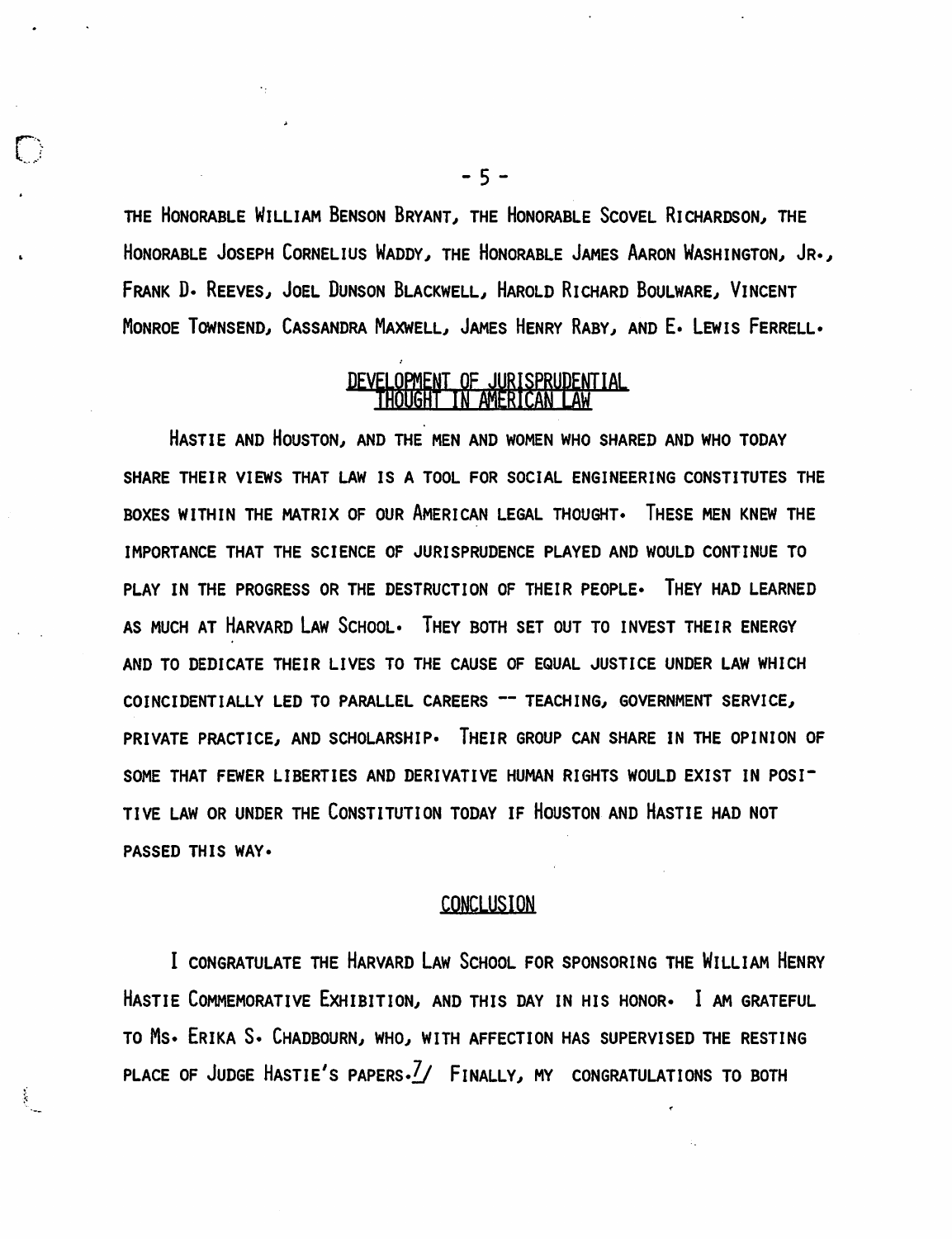DR. GENNA RAE MCNEIL FOR HER AWARD WINNING BIOGRAPHICAL VOLUMNO/ ON THE LIFE OF CHARLES H. HOUSTON AND TO DR. GILBERT WARE FOR HIS INDUSTRY AND SCHOLARSHIP, SURE TO BE REFLECTED IN THE SOON TO BE PUBLISHED BIOGRAPHICAL OF WILLIAM H. HASTIE.9/

## J. CLAY SMITH, JR.

 $\mathbf{t}$